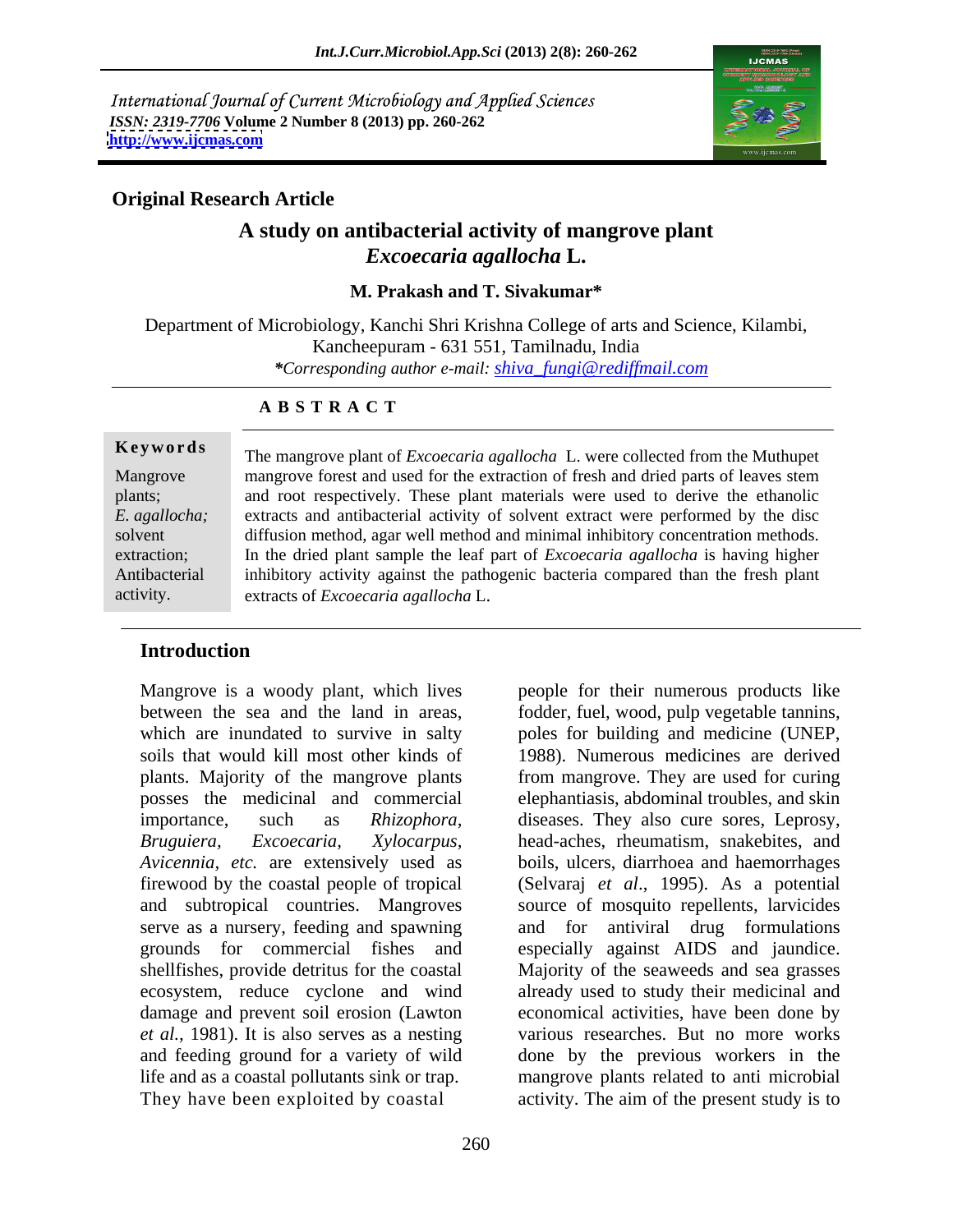explore the potential of antibacterial substances occurring in the *Excoecaria* Enterobacter species (25 mm), *agallocha* extracting with ethanol against

The mangrove plants of *Excoecaria*  Thiruvarur district of Tamilnadu, India. Totally, five different bacterial pathogens like*Vibrio cholerae, Salmonella typhi, Staphylococcus aureus, Proteus* sp. and

# **Soxhelet extraction of fresh and dried**

The extract was obtained from the powder by using the Soxhelet apparatus. Various concentrated ethanol extracts dried by air drying for 10 minutes. **Fresh stem samples of** *E. agallocha* **L.**

### **Assay of antibacterial activity**

inhibitory concentration method. 20 mm and V. cholerae with 18 mm In

The mangrove plant parts of *Excoecaria* S. *aureus* (0.296) and *Proteus* sp. (0.223). *agallocha* were tested for their antibacterial activity against certain **Different Delity Different Algenturian** E. opportunistic pathogen like Maximum anti bacterial activity was S*taphylococcus aureus, Salmonella typhi, Vibrio cholerae, Proteus* sp. *Enterobacter* sp. (both gram positive and gram negative) using solvent extract of E*xcoecaria* 

### **Fresh leaf samples of** *E. agallocha* **L.**

The results of disc method showed that the

five bacterial pathogens. minimum inhibitory was observed in **Materials and Methods** agar well method, the extract showed **Mangrove plants and bacterial** higher activity for *Proteus* sp. with 22 mm and *Vibrio cholerae* and 20 mm and pathogens<br>
minimum activity was observed in *S*. *agallocha* were collected from the **EXECUTE COLLECTE** and the contract Muthupettai mangrove forest of  $\frac{0.8}{1.2}$  Muthuper activity in higher antibacterial activity for *Enterobacter* species (25 mm), *Staphylococcus aureus (*24 mm) and *Proteus* sp. (8 mm) and *S .typhi* (9 mm). In higher activity for *Proteus* sp. with 22 mm and *Vibrio cholerae* and 20 mm and *aureus* (5 mm) and *Proteus* sp. (6 mm). In Broth culture method, the ethanol extract of sample were showed higher activity in *Salmonella typhi* (0.311)

### **Fresh root samples of** *E. agallocha* **L.**

*Enterobacter* sp. were used for the study.<br>
observed in S. typhi (24 mm), **samples** activity for *S.typhi* with 21 mm and Maximum antibacterial activity was observed in *S. typhi* (24 mm), *Enterobacter* sp. (23 mm). Ethanolic extract of *E. agallocha* showed higher activity for *S.typhi* with 21 mm and *Proteus* sp. *Enterobacter* sp. *Vibrio cholerae* with 20 mm in agar well method.

Assay of antibacterial activity of the plant *Enterobacter* sp. with 22 mm, *V. cholerae* extract were done by disc diffusion (20 mm). In well method, the extract technique, Agar well method and Minimal showed higher activity for P*roteus* sp. with **Result and Discussion** of sample were showed higher activity, *Excoecaria agallocha* ethanol extract showed higher anti bacterial activity for 20 mm and *V. cholerae* with 18 mm In Broth culture method, the ethanol extract of sample were showed higher activity, *S .aureus* (0.296) and *Proteus* sp*.* (0.223).

### **Dried leaf samples of** *E. agallocha* **L.**

*agallocha.*  mm) using agar well method. The ethanol Maximum anti bacterial activity was found to be *S. typhi* (26 mm), *V. cholerae* (24 mm) followed by *S. aureus* (23mm). Extract of *E. agallocha* was showed higher activity for *Enterobacter* sp*.* (25 extract of sample were showed higher activity, *S. aureus* (0.369) and *S. typhi* (0.298) in broth culture method.